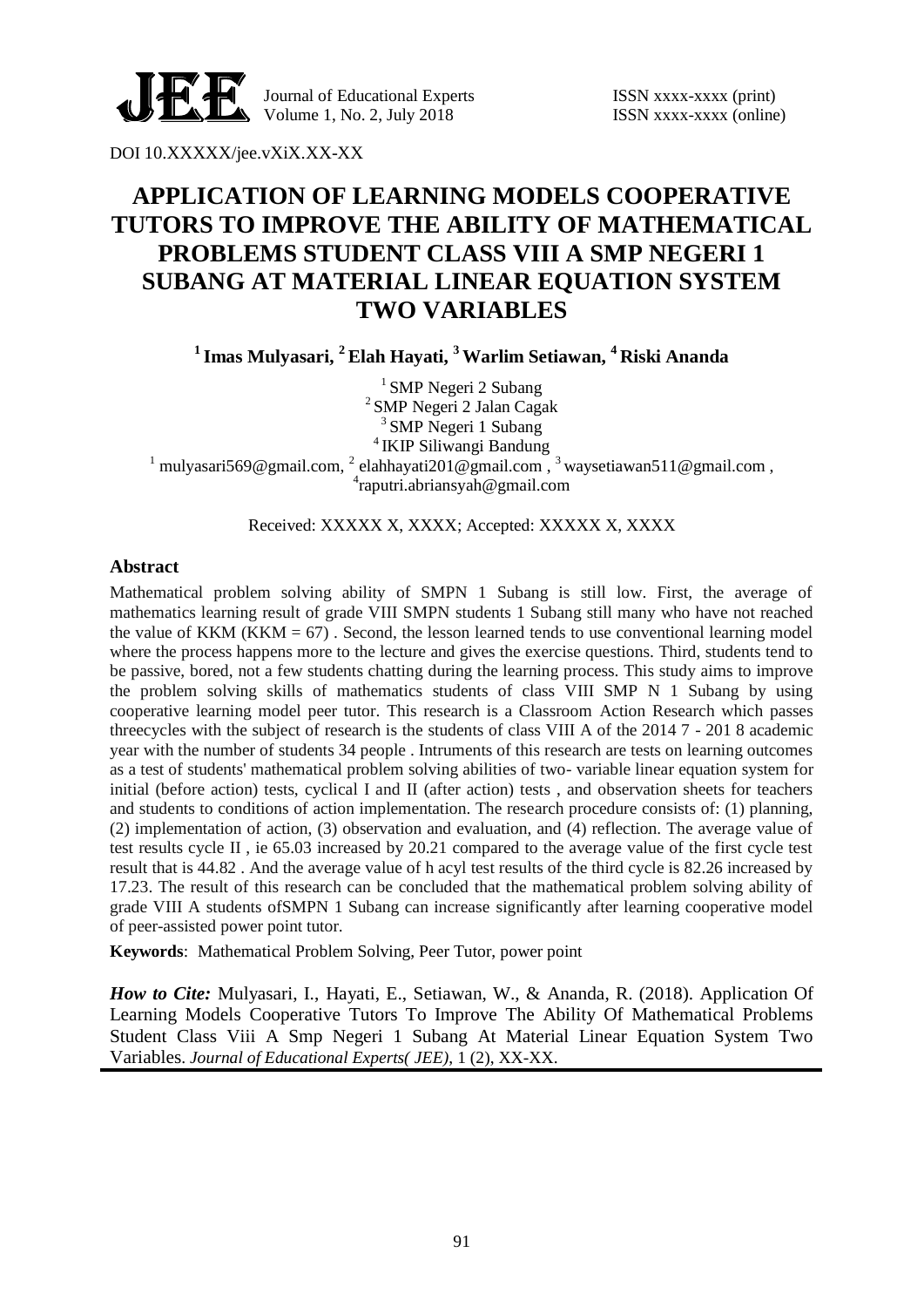# **INTRODUCTION**

# **PRELIMINARY**

Problem solving as one aspect of high-level thinking ability. Polya states that problem solving is a very high level of intellectual activity. Problem solving is an intellectual activity to solve problems encountered by using the stock of knowledge already possessed. This opinion is supported by Branca's statement (Sumarmo, 1994: 8) that problem-solving abilities are common goals in mathematics courses, even as the heart of mathematics, meaning that problem-solving skills are basic skills in a math course. Problem solving is important in the purpose of mathematics education because in everyday life people can never escape from problems .

But the reality shows that students' mathematical problem solving ability is less encouraging. Student achievement in mathematics is generally still low. (Sumarmo, 1993) reported that the problem solving ability of high school students was not satisfactory. This situation is reflected also from the results of the National Examination (UN), there are still many students fail in mathematics. In addition, in mathematics competitions such as mathematics olympiad, the problem-solving problem of mathematical problem solving is generally not successfully answered students correctly.

One effort to improve the learning process is by choosing the appropriate and innovative learning model in mathematics learning. One of the learning models that can be applied in order to improve problem solving ability is through cooperative learning model of peerassisted tutor power point. The advantage of learning to use power point among others the first to improve students' digestibility of information or mathematics learning, both as an interesting communication medium so that participants feel not bored with the math learning atmosphere. Manfaaat learning with peer tutors such asfacilitate students to express opinions or thoughts and difficulties to his own friends

## **PROBLEM SOLVING SKILL**

The ability to solve mathematical problems is an action to solve a problem or process that uses the power and benefits of mathematics within solving problems, is also a method of finding solutions through troubleshooting steps. Can also be said that solving the problem as an attempt to find a way out of a difficulty.

Mathematical problem solving indicators are as follows:

- 1. Understand the problem
- 2. Plan a settlement strategy
- 3. Running the settlement plan
- 4. Check the truth value.

## **KOOPERATIVE LEARNING MODEL TUTOR SEBAYA**

Cooperative learning model is a learning model that puts students together in groups with different levels of ability or gender or background . In addition, before cooperative learning is implemented, students should be allowed cooperative skills to be used in later learning groups. Cooperative skills that among others, among others, respect the opinions of others, encourage participation, courage to ask, encourage friends to ask, share the task, the basic elements of cooperative learning as follows: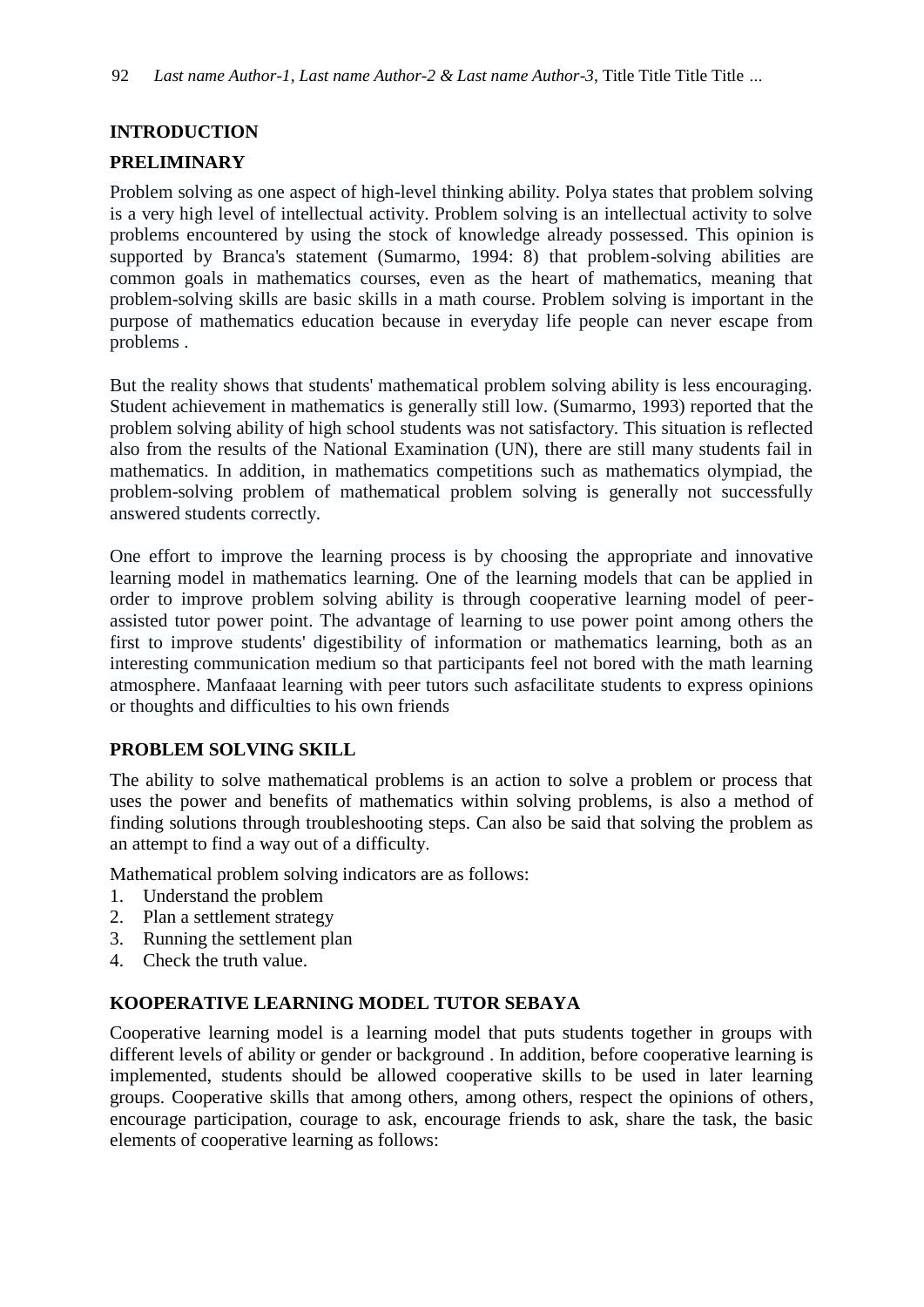- 1. Students in groups should assume that they live together
- 2. Students have a sense of responsibility for everything in their group to be their own

Advantages of cooperative learning models tutor sebaya

## **METHOD**

In this study classroom action research is used. This study was conducted from November 8 , 2017 to 2 November 2 , 2017 in the odd semester of the academic year 2017-2018 in SMPN 1 Subangwith the subject of research is the students of class VIII A with the number of students as much as 3 4 people consisting of 14 men and 20 people women.

The instrument used is a test of learning outcomes as a test of students' mathematical problem solving abilities of a two-variable linear equation system , for preliminary (before action) tests, cycles I and II (after giving of action); and observation sheets for teachers and students for the conditions of action implementation.

Sources of data are research personnel consisting of teachers and students, the type of data that is quantitative data and qualitative data obtained through t es the results of study and observation. Andthe data collecting are: (1) Data about learning condition of Linear Equation System Two Variables with cooperative learning model supported by powerpoint taken using observation sheet covering observation to teacher and student; (2) Data on learning achievement was taken by using test included cycle I, cycle II test and cycle III test, and n; (3).

Data obtained from this research that comes from the test cycle I, the test cycle II and test cycle III . All data is processed by using microsoft excel by calculating the average and see the average comparison of each cycle

## **RESULTS AND DISCUSSION**

### **Results**



### **Figure 1.2 Average value of tests per cycle**

From the picture above diagram shows that:

- 1. The results of research cycle I is the average value of the results of the test cycle I is equal to 44 , 82 .
- 2. The results of the research cycle II is the average value of the test results cycle II yai tu of 65 , 03 and t is an increase of 20.21 from cycle I of 44.82.
- 3. The results of the third cycle study is the average value of the results te s third cycle is equal to 82, 26 and t erjadi increase of 17.23 from the first cycle I is 65.03.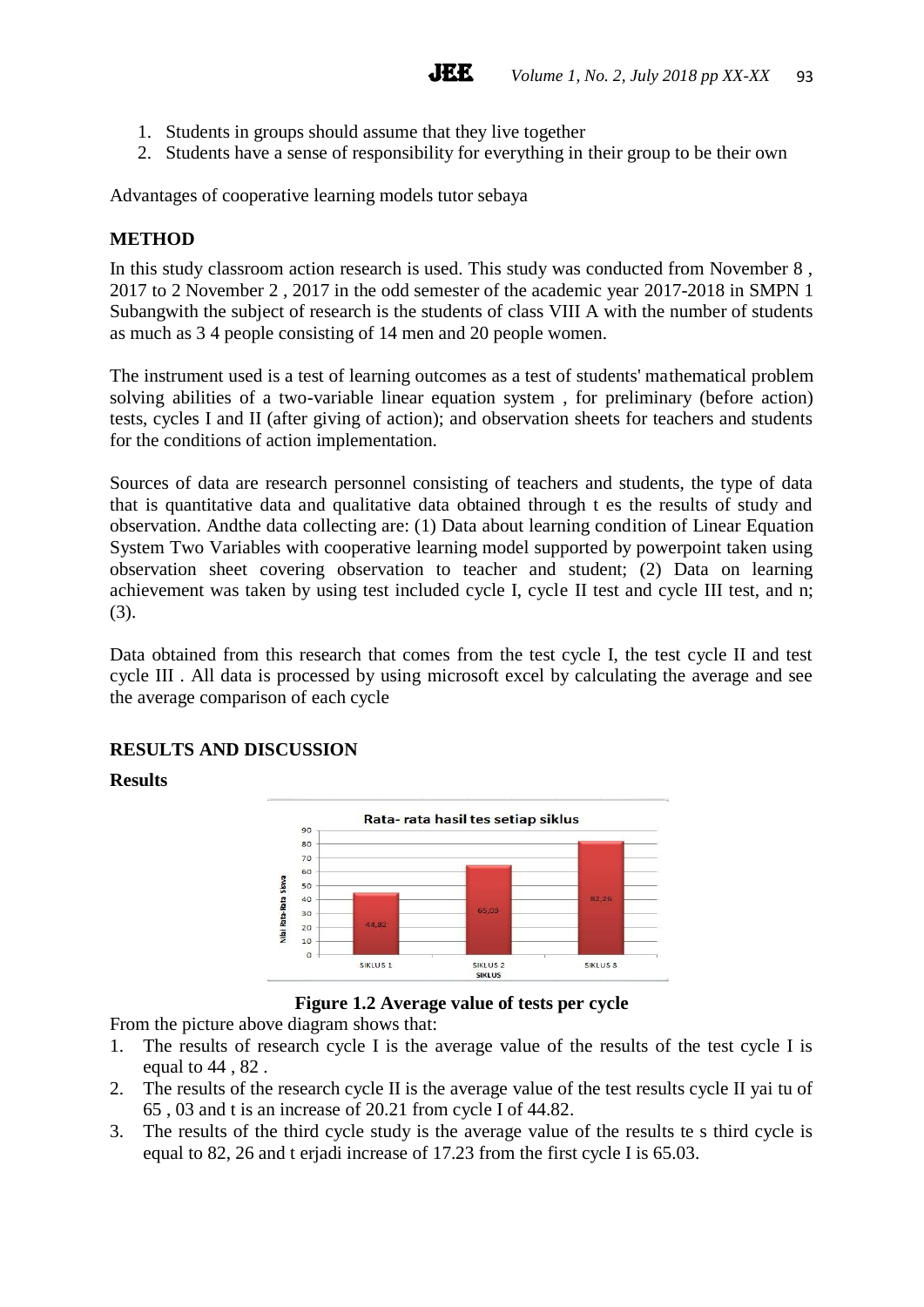## 1. Results of Cycle I Research

a. Planning ( Plan ) Things are done at this stage is properly accounting RPP atan first cycle consisted of one meeting on the matter "Systems of Linear Equations Two Variables" d ith the use of cooperative learning model powerpoint-assisted peer tutors.

- b. Implementation of Action ( Do ) The implementation of the action was carried out by the researcher, math teacher to welding VIII A SMP Negeri 1 Subang, while acting as observer (observer) were two teachers from other schools . . The first cycle of learning is carried out in a single meeting. The presentation of the first class is held on Wednesday 8 November 2017 with the material "SPLDV substitution method ". The pre- prepared RPP uses cooperative learning model with powerpoint help . .
- c. Evaluation ( See )

Evaluation with the test cycle I on Wednesday, November 8 , 2017. This activity was conducted to find out how far the solution of mathematical problems of students on the material " System of Two Variable Linear Equations " after learning with peer tutors with the help of powerpoint .

- 2. Cycle Research Result II
- a. Planning ( Plan )

TAHAP this is the manufacture of RPP based on the syllabus y ang referenced research indicator: (1 ) complete SPLDV with combined method (elimination and substitution).

Then the researchers made the observation sheet addressed to teachers and students and designed the evaluation tools to test the first cycle I.

b. Implementation of Action ( Do ) Implementation of the action is done by teacher of math class VIII A SMPN 1 Subang . Action learning cycle I first implemented in one meeting. Second cycle meeting k edua held on Thursday , November 9 , 2017 with the material " SPLDV ". Pre-prepared RPPs using cooperative peer-assisted peer-assisted tutor models .

c. Evaluation ( See ) Tes cycle II on Thursday, November 9, 2017. The average I cycle test score I is 65 , 93 . This shows that the average score of students' mathematical problem solving ability there was an increase of 20 , 21 from siklu s I

- 3. Results Cycle II
- a. Planning ( Plan )

The things that are done at this stage are the making RPP made for cycle III consists of 1 meeting indicator: (1) m arouses a mathematical model of word problems. (2) menyelesaikan mathematical models of the problems associated with SPLDV.

Then the researcher made the teacher and student observation sheet , and designed the evaluation tool for the cycle III test.

- b. Implementation of Action ( Do ) The action of learning cycle II I was conducted in one meeting. P is Wednesday , the 15th November 2017 with material " SPLDV ". Pre-prepared RPP uses cooperative peerassisted tutor peer model.
- c. Evaluation ( See )

Evaluation with the name of the third cycle test conducted on Wednesday, November 15, 2017 . The average test value of cycle II I is 82 , 26 . This result shows the mathematical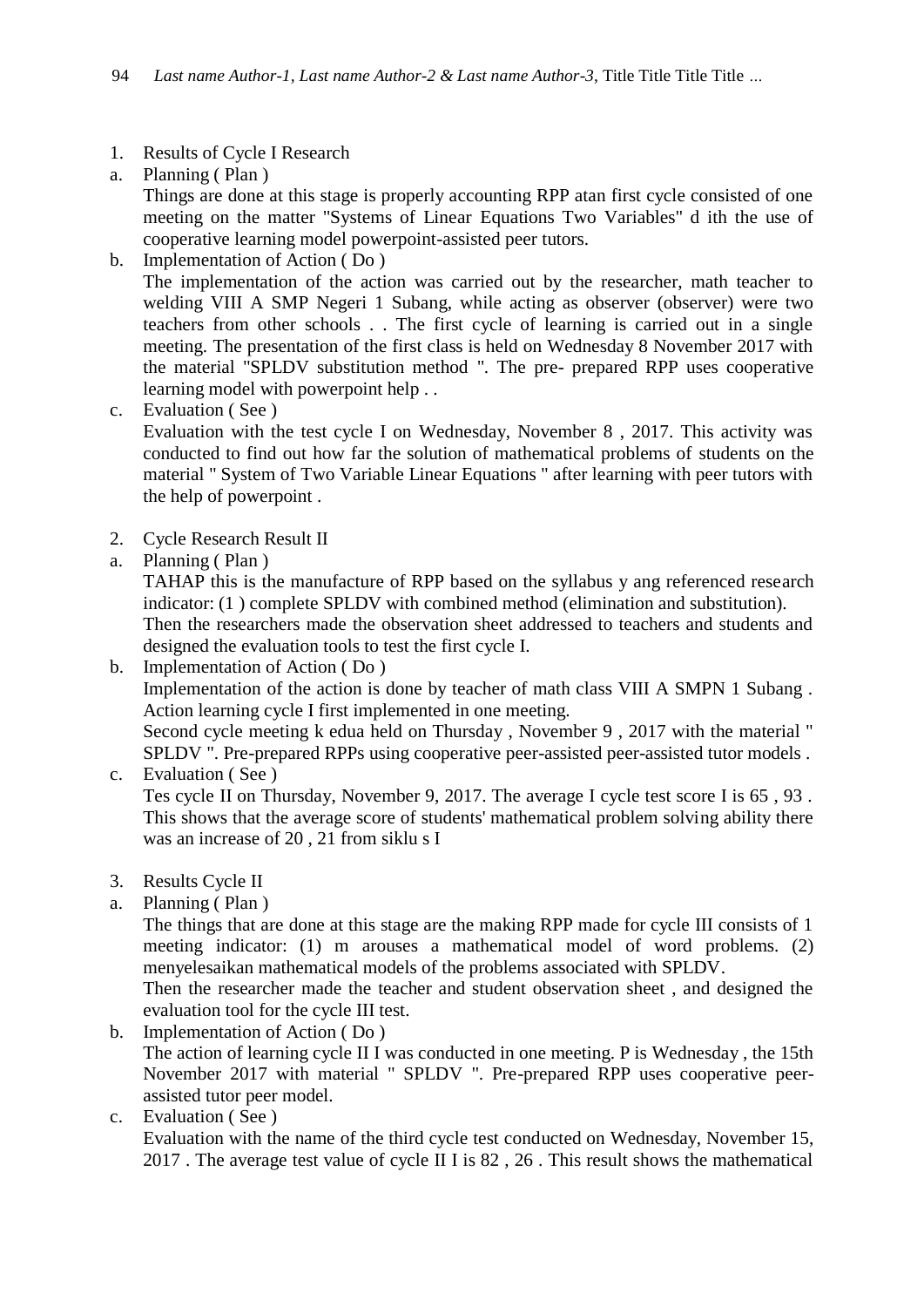problem solving ability of students of class VIII A SMPN 1 Subang to the material there is already increase again of 17,23 from cycle I I equal to 65,03 .

#### **Discussion**

#### **Cycle 1**

Based on the learning steps in the cycle RPP I. Implementation of cooperative learning model powerpoint-assisted peer tutors. in the first cycle is done by lecture, question-answer, and discussion methods and has indicators: (1) Complete SPLDV by using substitution method .

The average value of the test cycle I is 44 , 82 . This shows that the average value of mathematical problem solving ability of grade VIII A students of SMPN 1 Subang to the material is still low. It aims to know the learning outcomes with peer-assisted peer-assisted tutors for each meeting conducted.

### **Cycle II**

Based on the results of observation and evaluation on the action of cycle I, the researchers together with the teacher plan the action cycle II, so that the weaknesses that occur in the implementation of the action cycle I can be improved . Things that must be improved by the teacher on the implementation of the second cycle of action are as follows: ( 1 ) The number of supplied LKs is subtracted from the number of Cycle KL I ; (2 ) Number of groups from 6 groups to 8 groups (members of each group of 4-5 people ) .

The test results indicate that the students have been able to demonstrate their mathematical problem solving ability. The results of this test also shows students' mastery of the classical subject matter and still must be given further action. So there needs to be additional action so that they really understand the material " SPLDV " this.

At the end of the learning cycle II, teachers together with students summarize the results of discussion and reflection. Observation sheets for teachers and students are still used by researchers to observe the learning process that lasts from start to finish.

### **Cycle III**

Based on the results of observation and evaluation on the action cycle II, the researchers along with the teacher plan action cycle III, so that the weaknesses that occur in the implementation of action cycle II can be improved and achieve maximum results. The things that teachers need to improve on the implementation of action cycle III are as follows: (1) The teacher must be able to organize the time well as planned in the learning scenario; (2) Teachers should give the students an opportunity to express their initial ideas about examples that are core learning media. This is to foster the spirit of students in understanding and planning the solution of the problem even though basically the teacher must tell and explain the right way.

#### **CONCLUSION**

Based on the results of the analysis and discussion, it can be concluded that the mathematical problem solving ability of students of class VIII A SMPN 1 Subang on the material Linear Equation System Two Variables can be improved through coopearective learning model peerassisted tutor power point.